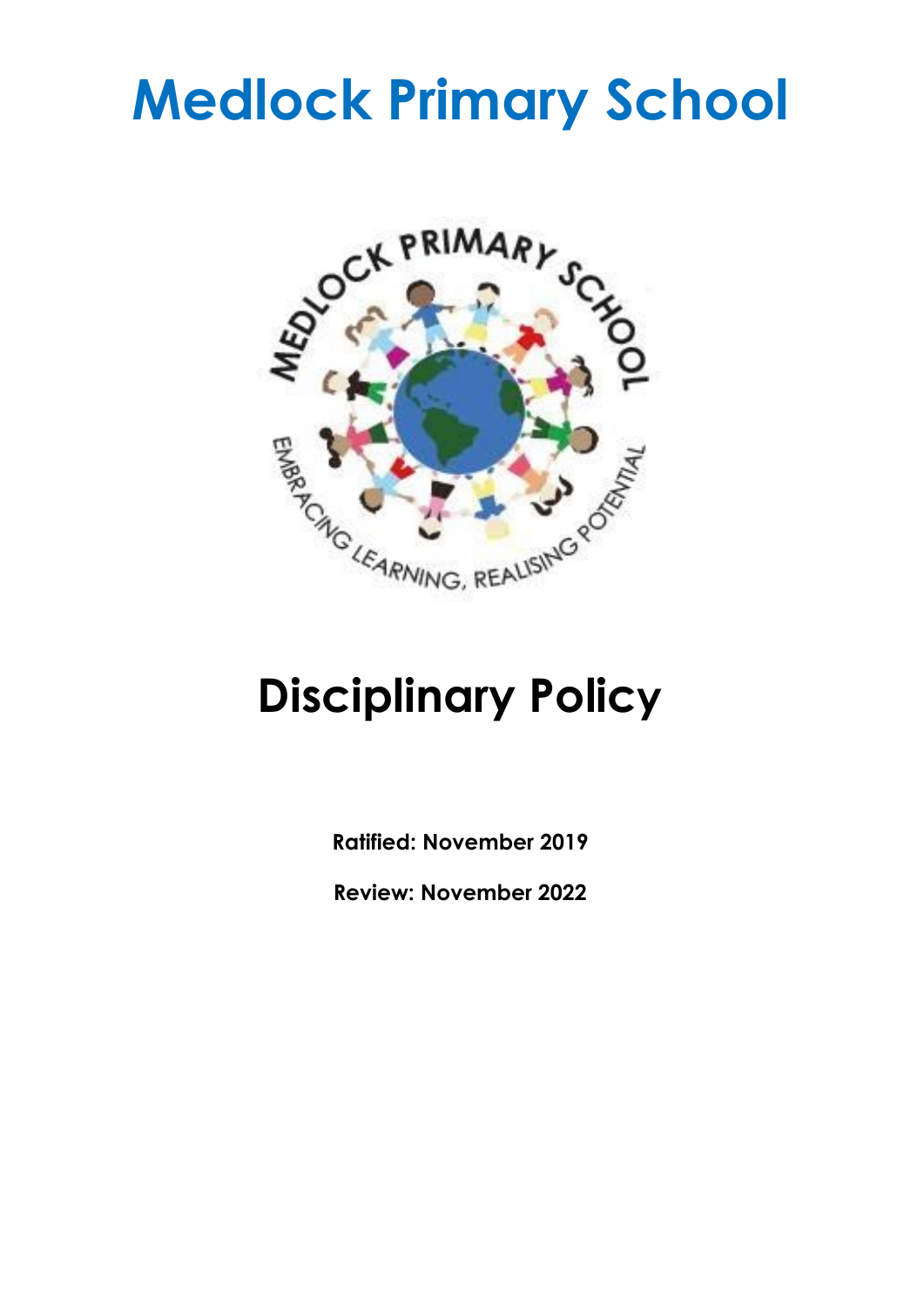## **Contents**

- 1. Aims
- 2. Legislation and guidance
- 3. Definitions
- 4. Disciplinary procedures
- 5. Information Sharing with other Agencies
- 6. Record keeping
- 7. Monitoring arrangements
- 8. Links with other policies

Appendix 1: instances and behaviours classed as misconduct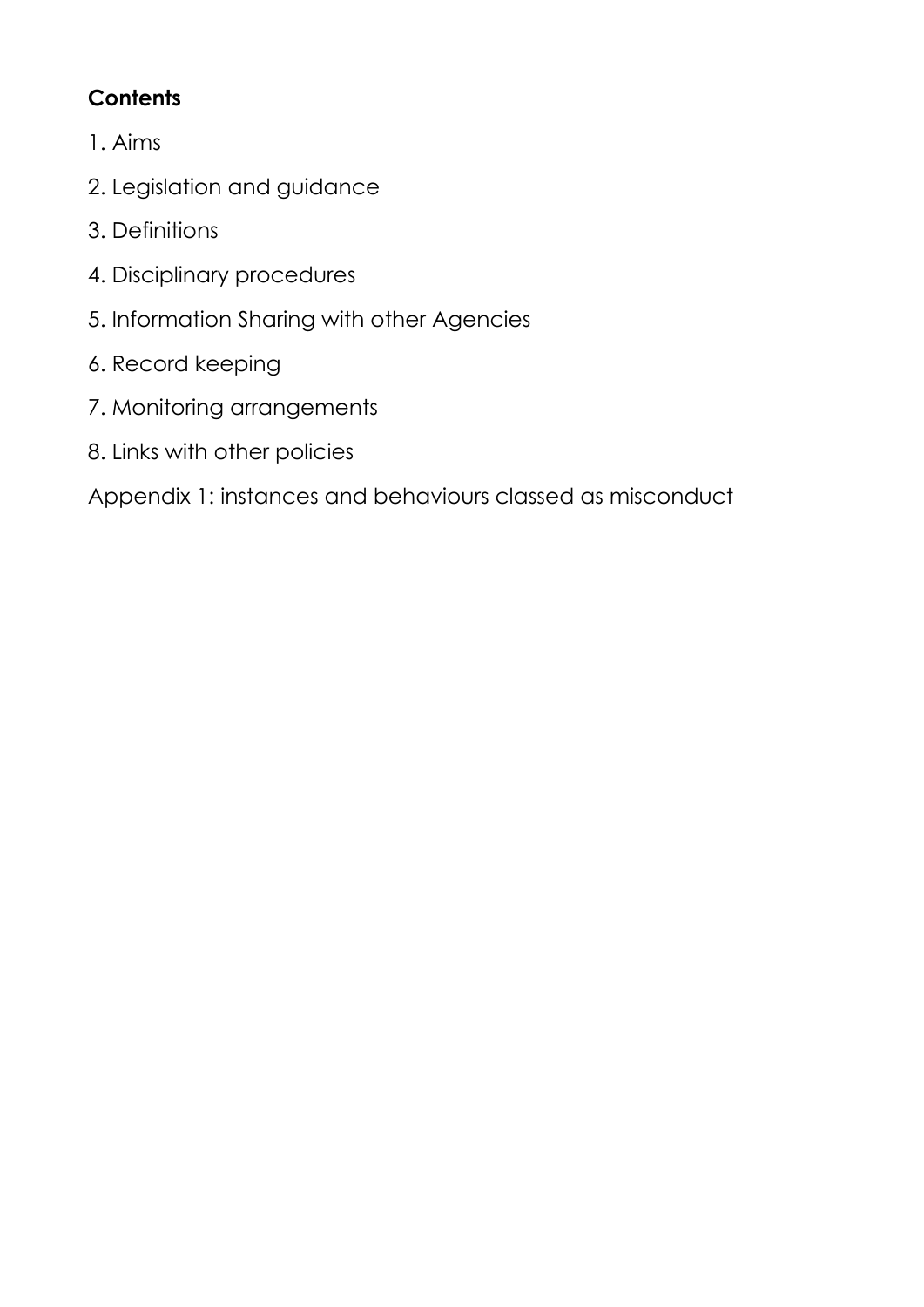## **1. Aims**

This policy aims to:

- ❏ Help and encourage all employees to achieve and maintain satisfactory standards of conduct
- ❏ Set out the procedures for when an employee's conduct falls below the expected standard
- ❏ Ensure that all employees are treated fairly and consistently when a disciplinary issue is being dealt with.

## **2. Legislation and guidance**

We are required to set out our disciplinary procedures under [T](http://www.legislation.gov.uk/uksi/2009/2680/contents/made)he School Staffing [\(England\)](http://www.legislation.gov.uk/uksi/2009/2680/contents/made) [Regulations](http://www.legislation.gov.uk/uksi/2009/2680/contents/made) 2009, in particular regulations 7 and 20.

These disciplinary procedures are based on the [Disciplinary](http://www.acas.org.uk/media/pdf/f/m/Acas-Code-of-Practice-1-on-disciplinary-and-grievance-procedures.pdf) and grievance code of [practice](http://www.acas.org.uk/media/pdf/f/m/Acas-Code-of-Practice-1-on-disciplinary-and-grievance-procedures.pdf) from Acas.

## **3. Definitions**

- ❏ A disciplinary issue will arise when a staff member has not behaved to the standard expected of them.
- ❏ Appendix 1 sets out a non-exhaustive list of examples of what we define as misconduct and gross misconduct. For the purpose of this policy, misconduct does not cover staff capability or poor performance issues.
- ❏ These are addressed in our capability of staff policy.

## **4. Disciplinary procedures**

Minor disciplinary issues will be dealt with informally at first, and will be escalated only where:

- There has been no resolution
- The issue is more serious
- There are repeated or multiple instances of misconduct
- There is suspected gross misconduct

When dealing with an issue informally, the employee's line manager will organise a brief meeting with the employee and set out the concerns. They will remind the employee of the expected standard of behaviour and consider what support is needed to help them improve. Notes will be taken and retained.

If the issue cannot be dealt with informally, formal procedures will begin. The employee will be notified of this in a face-to-face meeting with the Headteacher or a delegated senior leader. This will be followed up in writing.

## **4.1 Suspension**

In some circumstances it will be appropriate to suspend a member of staff temporarily, for example, where there is suspected gross misconduct. This will be a neutral act in that, in itself, it does not amount to guilt or constitute disciplinary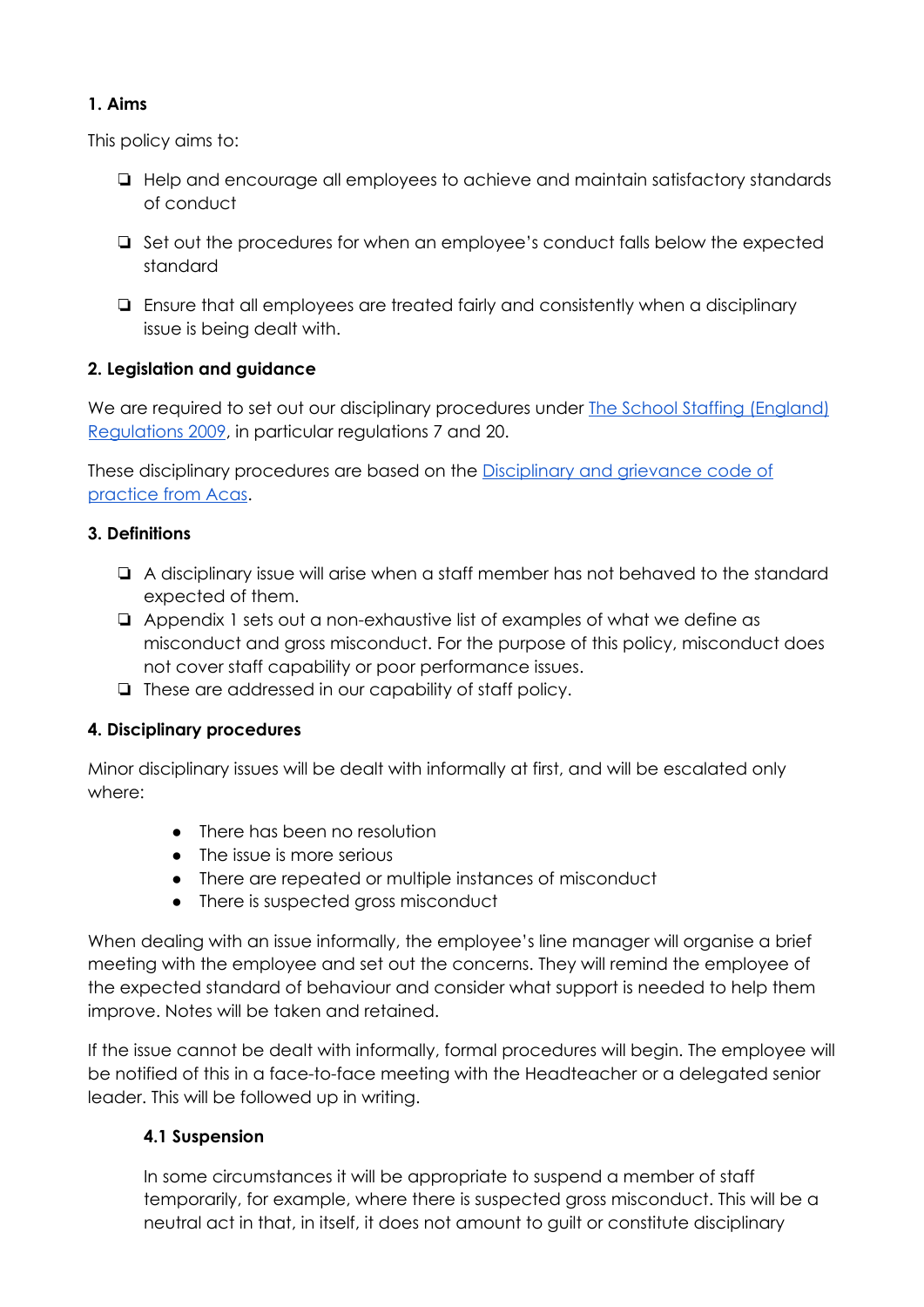action.

Where this is necessary:

- The headteacher must authorise the suspension. If it is the headteacher who is the subject of the disciplinary procedure, the governors must authorise the suspension:
- The staff member will be informed of the suspension in a face-to-face meeting, followed by a notification in writing within10 working days:
- The employee will be permitted to be accompanied to the meeting by either a colleague or trade union representative

## **4.2 Investigation**

An independent investigating officer will be appointed.

Before a disciplinary hearing takes place, the investigating officer will gather the facts of the case and evidence. The investigating officer will, if necessary, hold investigatory meetings.

The employee will be informed of the outcome of the investigation in writing.

If the investigating officer determines that the matter should move forward to a formal disciplinary hearing a disciplinary officer will be appointed. This will be a person independent from the investigating officer.

## **4.3 Notification**

If it is decided that there is a disciplinary case to answer, the employee will receive a written notification 5 working days before the hearing. The meeting could be sooner if it is agreed by both parties. The notification will include:

- Details of the alleged misconduct and its possible consequences
- Copies of any written evidence, including witness statements
- The time, date and location of the disciplinary meeting
- A statement that the employee has the right to be accompanied by a colleague or a trade union representative
- Notification that the employer intends to call witnesses (if relevant).

If the employee intends to call a witness, they should notify the employer.

The Headteacher (or delegated senior leader) will conduct the hearing.

## **4.4 Disciplinary hearing**

Before the hearing, the employee will receive a copy of all evidence that will be relied upon during the procedure.

At the hearing, the person conducting the hearing will explain the case against the employee and go through the evidence that has been gathered. The person may choose to have the investigating officer present the management's case.

The employee will be allowed to set out their case and answer any allegations that have been made. The employee will also be given a reasonable opportunity to ask questions, present evidence and call relevant witnesses. They will also be given an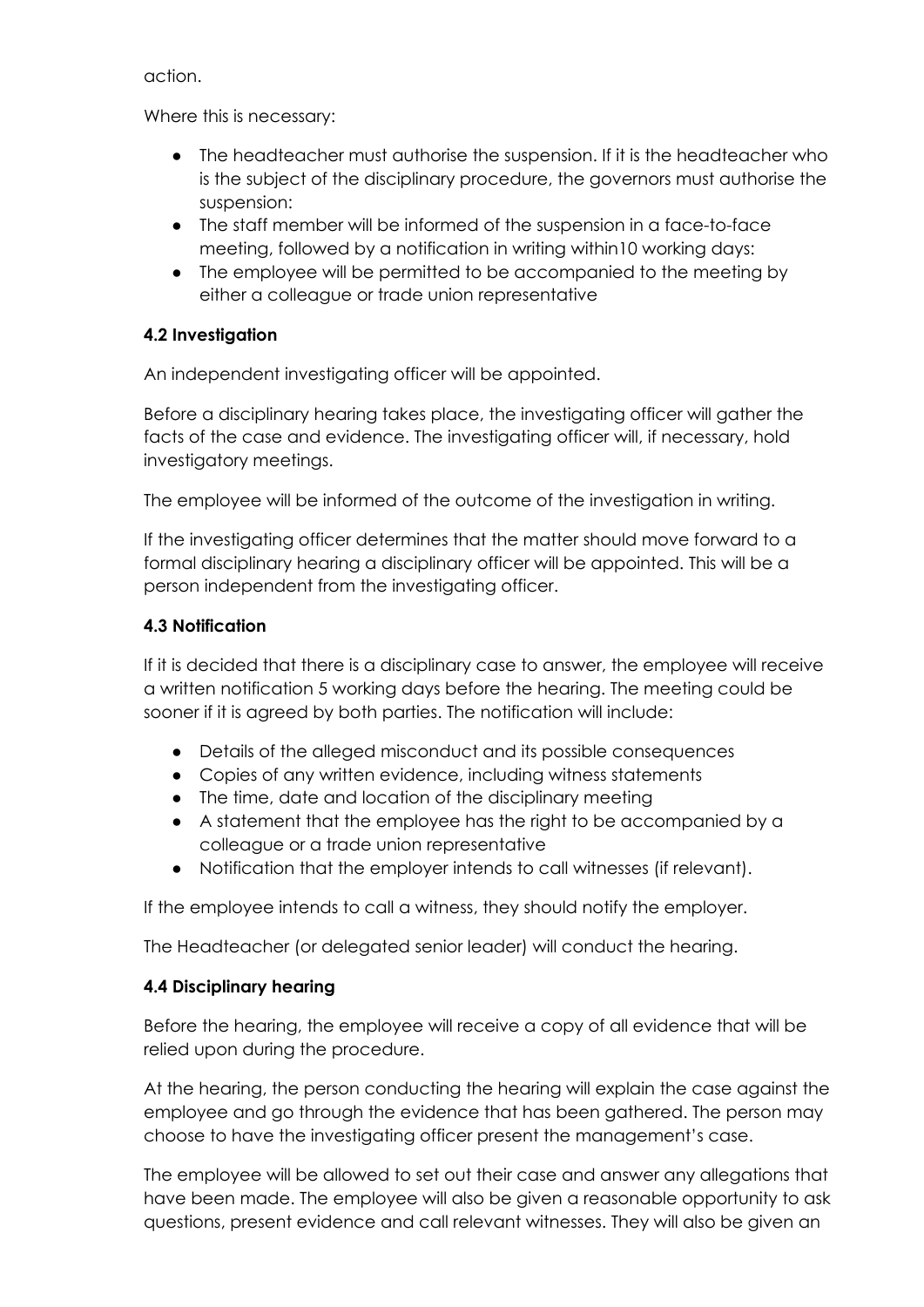opportunity to raise points about any information provided by witnesses.

Employees have a statutory right to be accompanied at a meeting that may result in a formal warning being issued, disciplinary action being taken, or the confirmation of either of these.

The employee has the right to be accompanied by a colleague or a trade union representative. Employees must make the request in advance of the meeting, to allow the school to prepare and to ensure the employer knows who the companion will be.

If an employee's chosen companion will not be available to meet at the proposed time, the hearing will be postponed to a time proposed by the employee, as long as the alternative time is reasonable and not more than 5 working days after the original date.

The companion can address the hearing to put and sum up the employee's case, respond on behalf of the employee to any views expressed at the hearing and confer with the employee during the hearing. The companion does not, however, have the right to answer questions on the employee's behalf, address the hearing if the employee does not wish it or prevent the employer from explaining their case.

## **4.5 Taking appropriate action**

The hearing will be adjourned and a decision about whether further disciplinary action is necessary will be taken. The employee will be informed of the decision in writing within 5 working days.

Actions taken may be:

- A verbal or informal warning where it is decided that the action was not serious enough to warrant a formal written warning. This may be accompanied by a notification that arrangements will be put in place to improve the staff members' behaviour, such as a training course or occupational health support.
- A first written warning for a first instance of misconduct. A further instance may result in a final written warning. A first written warning will remain on the employee's personnel file for a period of scaled period of time, in line with the data retention procedures of the school (outlined in the Data Protection Policy). The written warning will explain that a further instance of misconduct or no change in behaviour within a given timeframe will result in a final warning
- A final written warning where the employee has already received a first warning, or where the employee's misconduct was sufficiently serious. A further instance may result in demotion or dismissal
- Dismissal where there has been gross misconduct or a final written warning has already been given.

We will refer a case of teacher gross misconduct to the National College for Teaching and Leadership (National College) if we believe the case is so severe that the National College should consider whether the teacher should be prevented from teaching. We will also refer cases to other relevant authorities where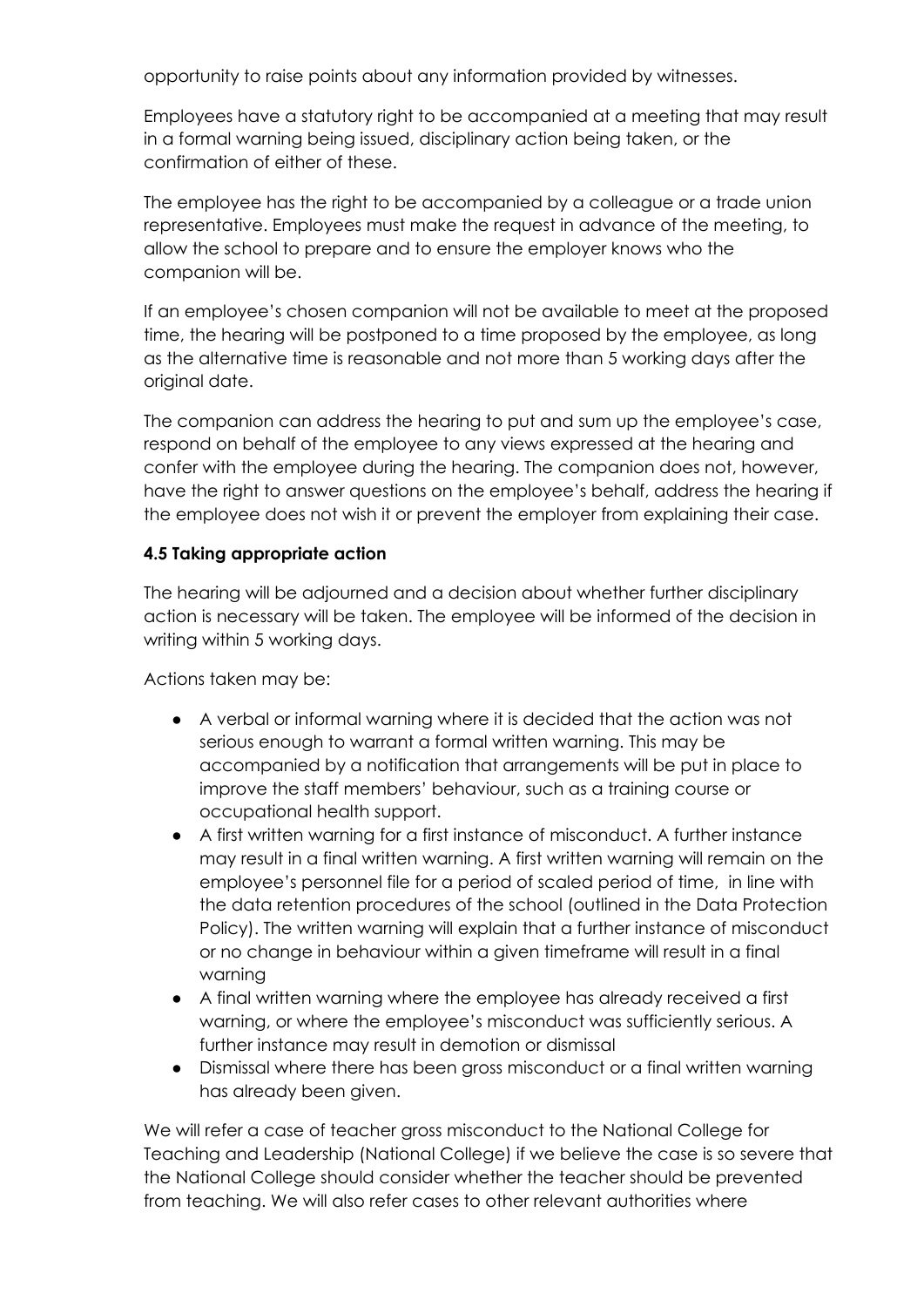appropriate.

## **4.6 Dismissal**

The power to decide that members of staff should no longer work at this school rests with the governing board.

Once the decision that the staff member should no longer work at the school has been taken, the Headteacher (or delegated senior leader) will notify the local authority of its decision and the reasons for it. Where staff work solely at this school, the local authority must dismiss them within 14 days of the date of the notification. Where they work in more than one school, the local authority must require them to cease to work at this school.

## **4.7 Appeals process**

The employee has the right to appeal any sanction. Appeals must be made in writing within 14 working days of the decision, setting out at the same time the grounds for appeal.

A disciplinary appeals officer/panel will be appointed.

Appeals will be heard without unreasonable delay and at an agreed time and place. Employees' statutory right to be accompanied by a companion will apply as with formal disciplinary hearings. Notes will be taken and a copy sent to the employee.

The appeal will be dealt with impartially and by senior leaders or governors who have not previously been involved in the case.

The employee will be informed in writing of the results of the appeal hearing within 10 working days.

## **4.8 Special cases**

If the employee involved in a disciplinary procedure is also the trade union representative, we will notify the union and discuss the matter with an official employed by the union before action is taken, after obtaining the employee's agreement. The procedure will continue as normal.

If the employee who is subject to disciplinary procedures raises a grievance about the disciplinary allegations or the procedure itself, the grievance procedure will run concurrently.

If the employee who is subject to disciplinary procedures raises a grievance about something unrelated to the disciplinary, consideration will be given to pausing the disciplinary while the grievance is addressed.

#### **5. Information Sharing with other Agencies**

If an employee makes a disclosure that they (or a member of their household) has a standing conviction, this information will be passed to Ofsted in order for it to be established whether they are able to continue working in the school. In this case Ofsted will issue a waiver.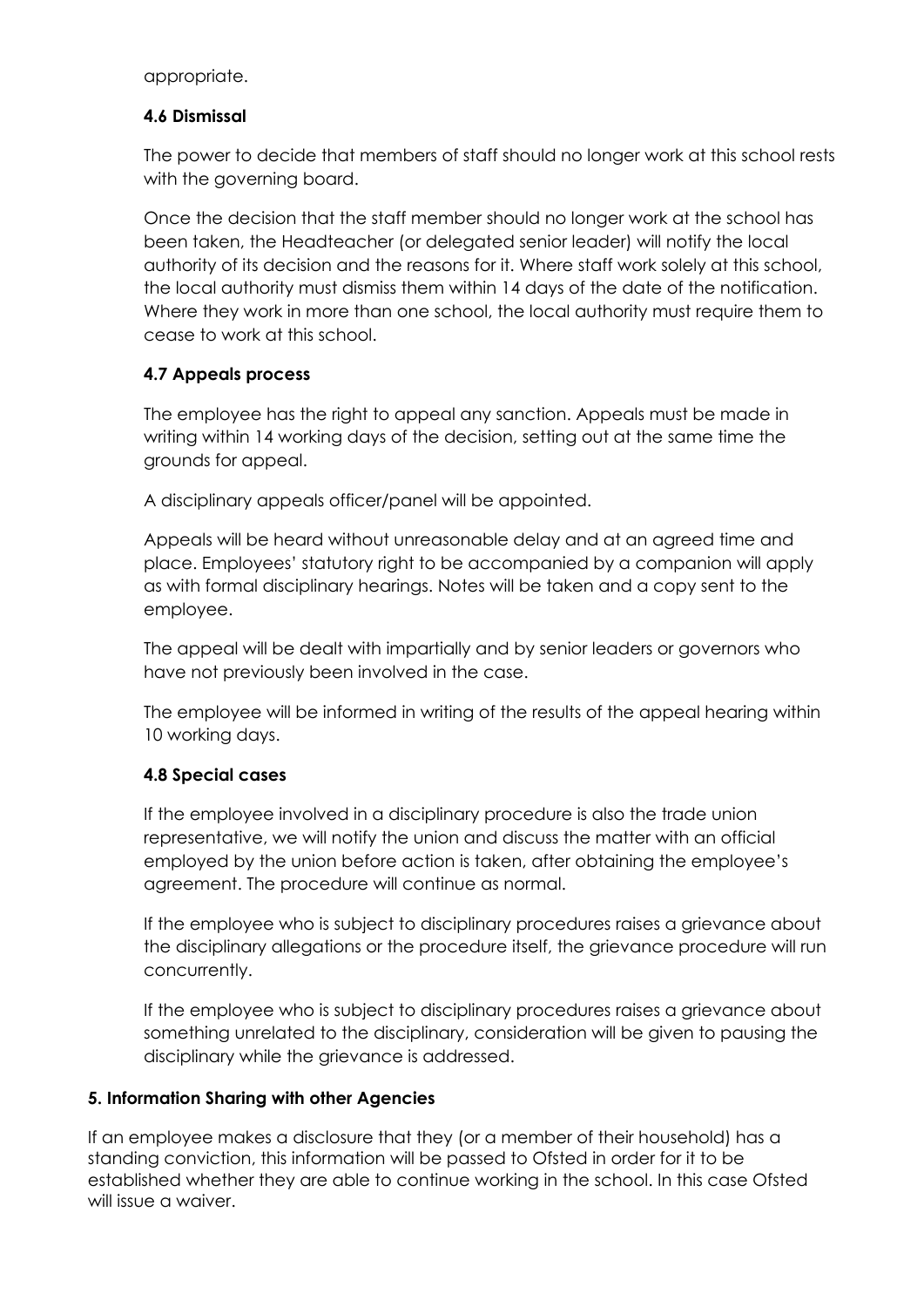Should the outcome of a disciplinary hearing prove that a member of staff has behaved in a manner that is against the standards set out in the 'Keeping Children Safe in Education document', this may result in the said member of staff being reported to both Ofsted and the Disclosure and Barring Service (DBS).

## **6. Record keeping**

Minutes will be kept of all interviews and meetings. Where possible, these will be confirmed as an accurate reflection of what was discussed during the meeting.

Records of all materials relating to the disciplinary process will be kept securely, only for as long as necessary and in line with data protection law, our privacy notices and data retention schedule.

If disciplinary action is taken, a record of this will be added to the employee's personnel file.

We will disclose any proven disciplinary offences by a staff member if a reference is requested by a future employer.

## **7. Monitoring arrangements**

This policy will be reviewed every 3 years, but can be revised as needed.

This policy will be approved by the full governing board.

## **8. Links with other policies**

This policy links with our policies on:

- Capability Policy
- Appraisal Policy
- Equality Statement
- Safeguarding Policy
- E-safety
- Data Protection Policy